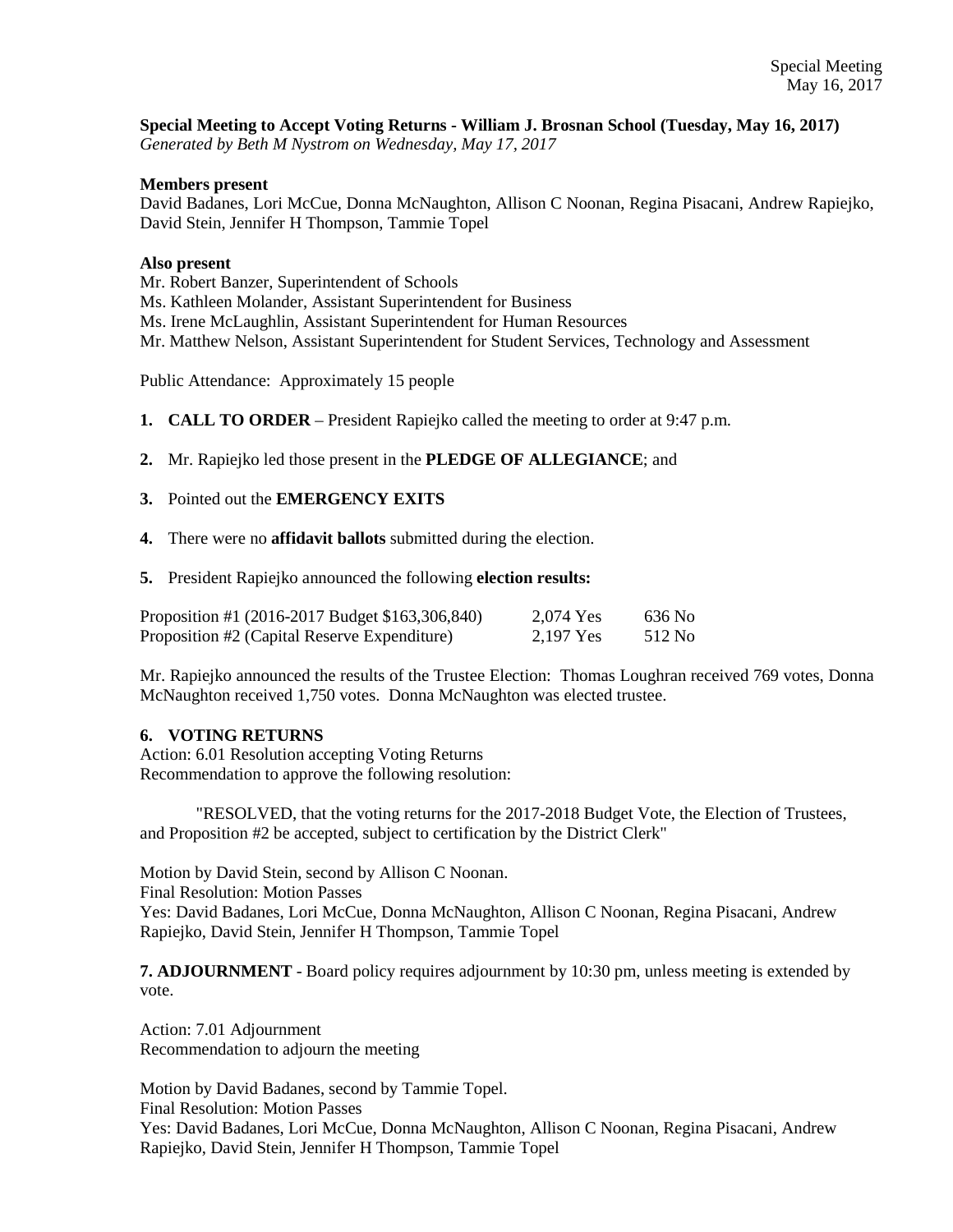At 9:50 p.m. the Chair declared the meeting adjourned.

Respectfully submitted,

Beth M. Nystrom District Clerk